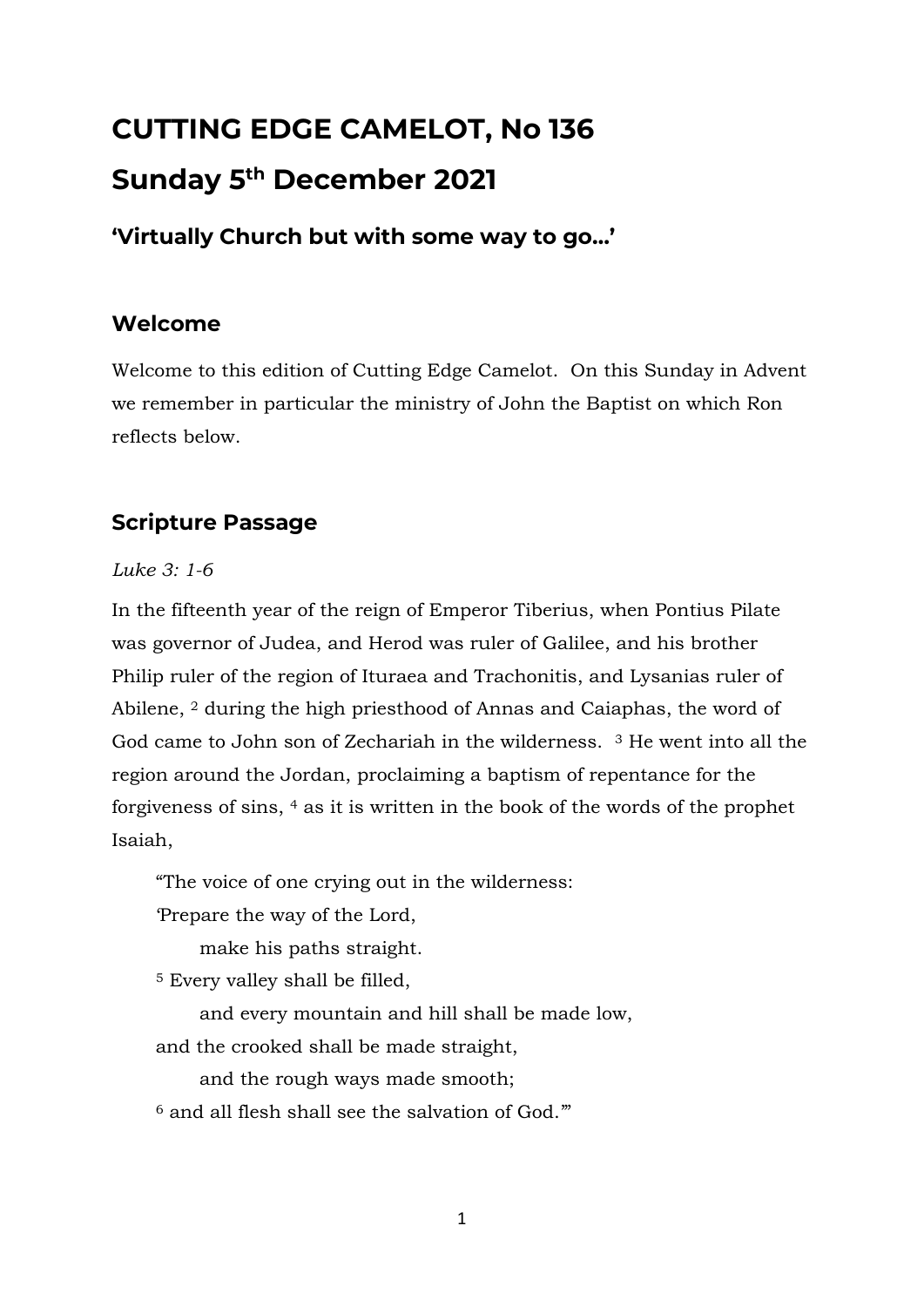#### **Reflection**

This week, John the Baptist is on the menu, so our theme is repentance, because that was what John's message boiled down to. It was about cleaning up our act, ready for the coming of Jesus. But that was then and this is now, two thousand years later, give or take, and we need to think about Jesus coming back, because he said he would. Now I don't know any more than you when this might happen, and maybe like me you sometimes wonder whether it will happen at all. And I have no idea how it might be will it be the end of the world, or will Jesus come back to us individually? There is a theory that the whole second coming thing is a metaphor for death - Jesus will come to us in our death.

Now that's thoroughly muddied the water for you and shown my ignorance, let's get on. For the next few minutes, I'm taking the view that Jesus is coming back, somehow, sometime. A royal visit is rumoured, but dates and times are yet to be announced.

The trouble with being the Queen is that, for all your privilege, prestige, authority and wealth, you're no more free than a criminal with a tag. I wouldn't swap places with royalty for anything. It has been mentioned that if you're the Queen, everything smells of fresh paint. She never sees places as they really are. Even in the present circumstances, we can go for walks, go shopping, stick our heads in the pub, but Her Majesty can't go anywhere without equerries, detectives and ladies in waiting. If the Queen was coming here, and we had notice, we wouldn't say, like we might of anyone else, *she must take us as she finds us.* We'd lay on the best we could, and we'd maybe clean up a bit. Sweep the leaves. Pick up the litter.

Here's a royal visit being announced, and the people are told to make urgent preparations, and not just to put on a show. Renewal from the inside is what's called for. The gap between the end of the Old Testament and the beginning of the New is about four hundred years**,** and there was a

2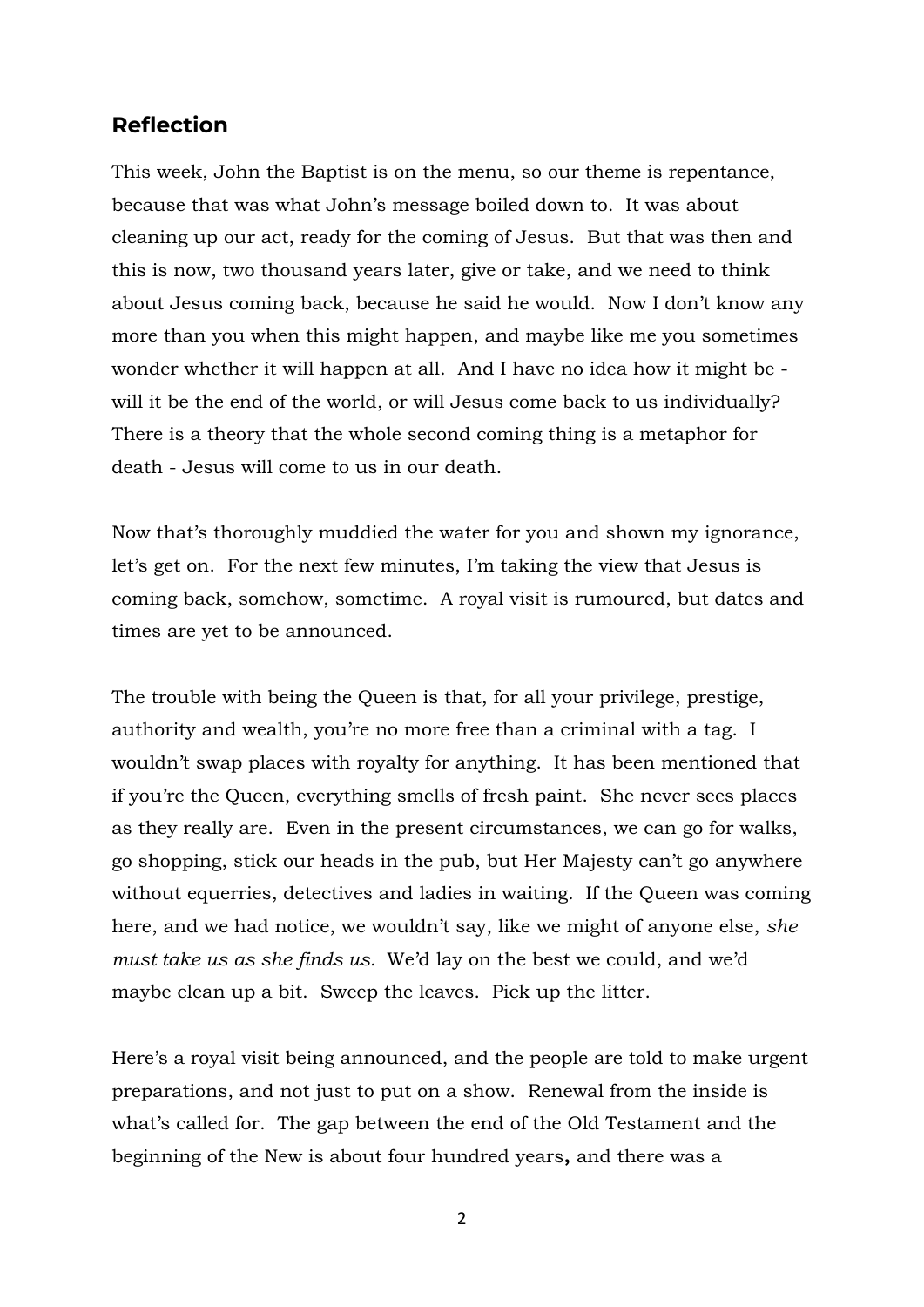deafening silence from heaven. People were saying God had lost interest in his people, and he'd said his last word on every subject. But then the voice of prophesy was heard again - and remember, prophesy isn't necessarily telling the future, but just telling what God says - and it's from a man in the desert. John. He dresses like a beggar, and eats the absolute minimum to keep alive. I've never seen a film that did John the Baptist justice. The worst was King of Kings, in the 1960s, where John was played by Robert Ryan. He was barely awake, speaking his lines as if they were just that lines. John was a wild man - a fanatic by most peoples' standards. For a start, he had never shaved or had a haircut. Beside him, our lockdown hair would have looked like military buzzcuts.

By the Jordan, where the people once crossed over into the Promised Land, and new life, John reveals the climax of God's plan. The Jordan was hugely symbolic. We know the Israelites passed on dry land through the waters when they left Egypt, but we sometimes forget they also passed dry-shod through the river Jordan when they reached the end of their forty years' wandering, to finally get to the country God had given them. So that was what made you a citizen of the new country, that passage through the river. For hundreds of years, the test of Jewishness was *did your ancestors make that walk across the river?* But John challenged people, not to count on their history, their heritage, their ancestry, but to make the individual commitment to God and his kingdom, and passing through the Jordan themselves was a symbol of that.

Maybe for the same reason, John doesn't proclaim Jesus' coming in Jerusalem, but out in the countryside. (In his time, anywhere that wasn't built on or actively farmed was called wilderness.) People who want to hear God's word have to go to the trouble of going out into the dry wilderness to hear it. And many of them do.

But going out into the desert is just the start of a much longer journey. As John speaks of God's rule to come, their curiosity has to become

3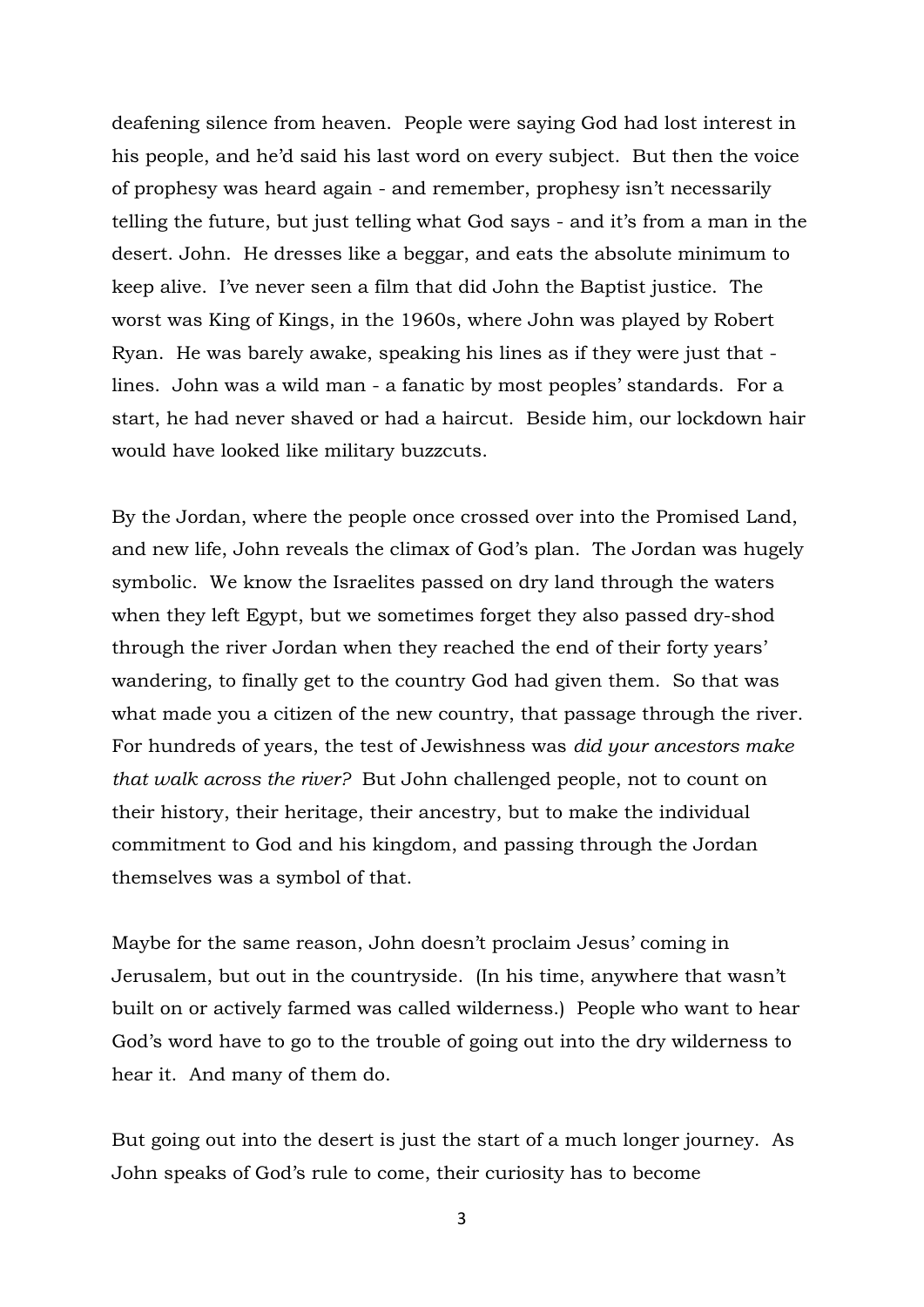commitment. They need to recognise that being Jewish on the backs of their ancestors isn't enough. They have to go back into the river on their own account. But even that isn't the end of it. Being washed clean of the past is to be accompanied by repentance, a determination to put aside the attitudes and ways of behaving that aren't appropriate to the kingdom of heaven. In the ministry and teaching and person of Jesus, the kingdom of heaven is drawing near.

The cost of changing can be demanding. If you want to lose weight, you've got to eat less, or exercise more. For the Pharisees and Sadducees, it means admitting that they aren't the righteous people they thought they were, and really humbling themselves before God. These are people who thought they had a pass into heaven just for being Jewish. No dice, says John. Only a genuinely holy and renewed life is evidence of a heart fit for heaven.

Hearing God's word carries a challenge, and John's appeal to the crowd is urgent. This is a special offer, limited time only. And John tells them that their choices will have consequences - failure to show the results of godly living is opting out of the kingdom. The time of repentance is a time of reckoning. Those who turn away from Jesus the Saviour will face him one day as Jesus the Judge.

If we were to welcome our Queen here, we'd spare no effort to get things right. When we sense that God is speaking something new into our lives, isn't it worth making the time to listen, even if it means putting other things aside?

As we welcome Jesus into our lives, we receive his forgiveness, but also the responsibility of demonstrating the difference that forgiveness makes in us. The Christian life involves the Holy Spirit's refining fire, as well as the cleansing water of baptism. We might be tempted to rest on the laurels of our Christian background, or our church membership. But the kingdom of God doesn't carry passengers.

4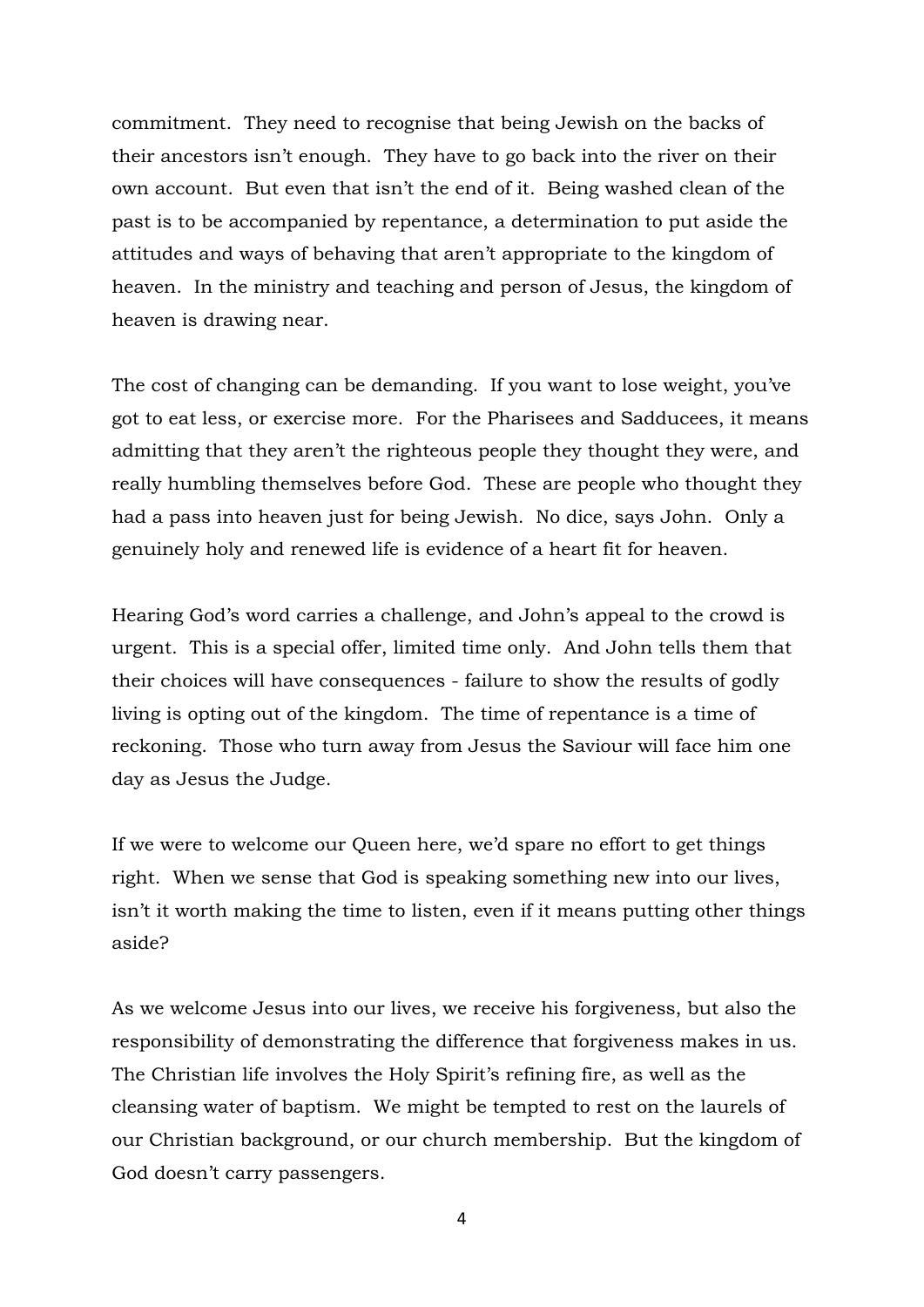Don't put off putting right the things you know God is urging you to put right. Time is precious, and it's limited. Make the most of every opportunity to prepare for Jesus when he comes. If you knew he was coming this afternoon, what would you have to do to be ready to meet him?

*Ron*

## **Points for Prayers**

- Finding ways during Advent to prepare for Jesus when He comes
- COVID plans for winter in the light of the new variant and our own planning for the Christmas period
- Continued thanksgiving for the care, skill and courage of NHS workers and that they will not be overwhelmed by the demands on them in the winter period
- Those whom we know who are facing illnesses of all kinds and have recently been bereaved
- Bishop Ruth and the rest of the Diocesan staff as they take on additional responsibility in this vacancy in See
- For the choice of a new Bishop, someone who shares God's heart for this Diocese
- North Cadbury Church School and other local schools
- For Elliscombe House in Higher Holton now reopened and for its first residents
- Prayers and thanksgiving for contributions to the foodbanks and for those helping to take these to the foodbanks.

## **Hymn**

A traditional Advent hymn celebrating the ministry of John the Baptist is 'On Jordan's bank the Baptist's cry'